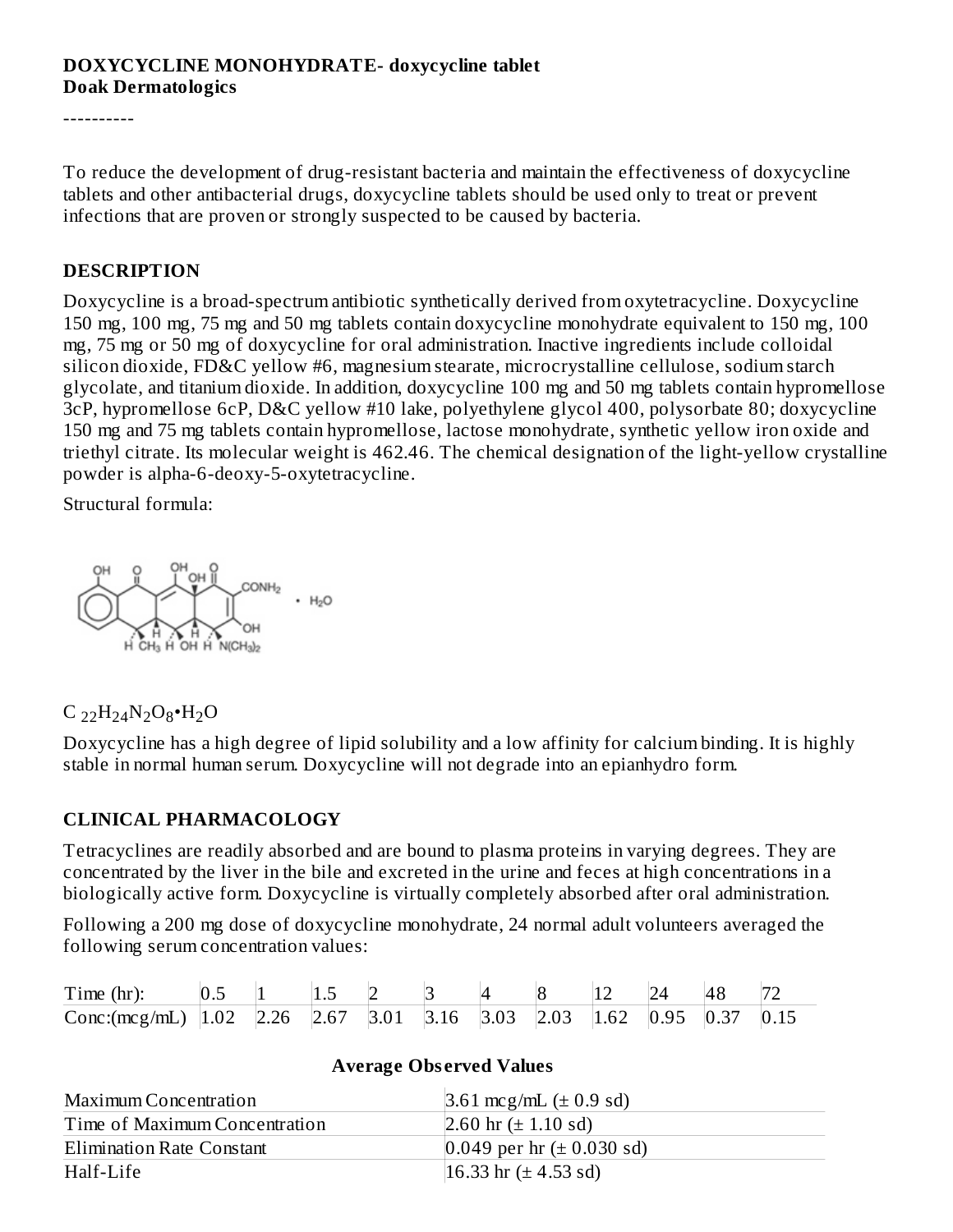Excretion of doxycycline by the kidney is about 40%/72 hours in individuals with normal function (creatinine clearance about 75 mL/min). This percentage excretion may fall as low as 1-5%/72 hours in individuals with severe renal insufficiency (creatinine clearance below 10 mL/min). Studies have shown no significant difference in serum half-life of doxycycline (range 18-22 hours) in individuals with normal and severely impaired renal function.

Hemodialysis does not alter serum half-life.

**Microbiology**: The tetracyclines are primarily bacteriostatic and are thought to exert their antimicrobial effect by the inhibition of protein synthesis. The tetracyclines, including doxycycline, have a similar antimicrobial spectrum of activity against a wide range of gram-positive and gram-negative microorganisms. Cross-resistance of these microorganisms to tetracyclines is common.

Doxycycline has been shown to be active against most strains of the following microorganisms, both in vitro and in clinical infections as described in the **INDICATIONS AND USAGE** section.

Aerobic Gram-Positive Microorganisms:

Because many strains of the following groups of gram-positive microorganisms have been shown to be resistant to tetracyclines, culture and susceptibility testing are recommended:

*Bacillus anthracis*

*Listeria monocytogenes*

*Staphylococcus aureus\**

\*Doxycycline is not the drug of choice in the treatment of any type of staphylococcal infection.

Up to 44 percent of strains of Streptococcus pyogenes and 74 percent of Streptococcus faecalis have been found to be resistant to tetracycline drugs. Therefore, tetracyclines should not be used to treat streptococcal infections unless the microorganism has been demonstrated to be susceptible.

*Streptococcus pneumoniae*

Aerobic Gram-Negative Microorganisms:

*Bartonella bacilliformis*

*Brucella species*

*Calymmatobacterium granulomatis*

*Campylobacter fetus*

*Francisella tularensis*

*Haemophilus ducreyi*

*Haemophilus influenzae*

*Neisseria gonorrhoeae*

*Vibrio cholerae*

*Yersinia pestis*

Because many strains of the following groups of gram-negative microorganisms have been shown to be resistant to tetracyclines, culture and susceptibility testing are recommended:

*Acinetobacter species Enterobacter aerogenes Escherichia coli Klebsiella species*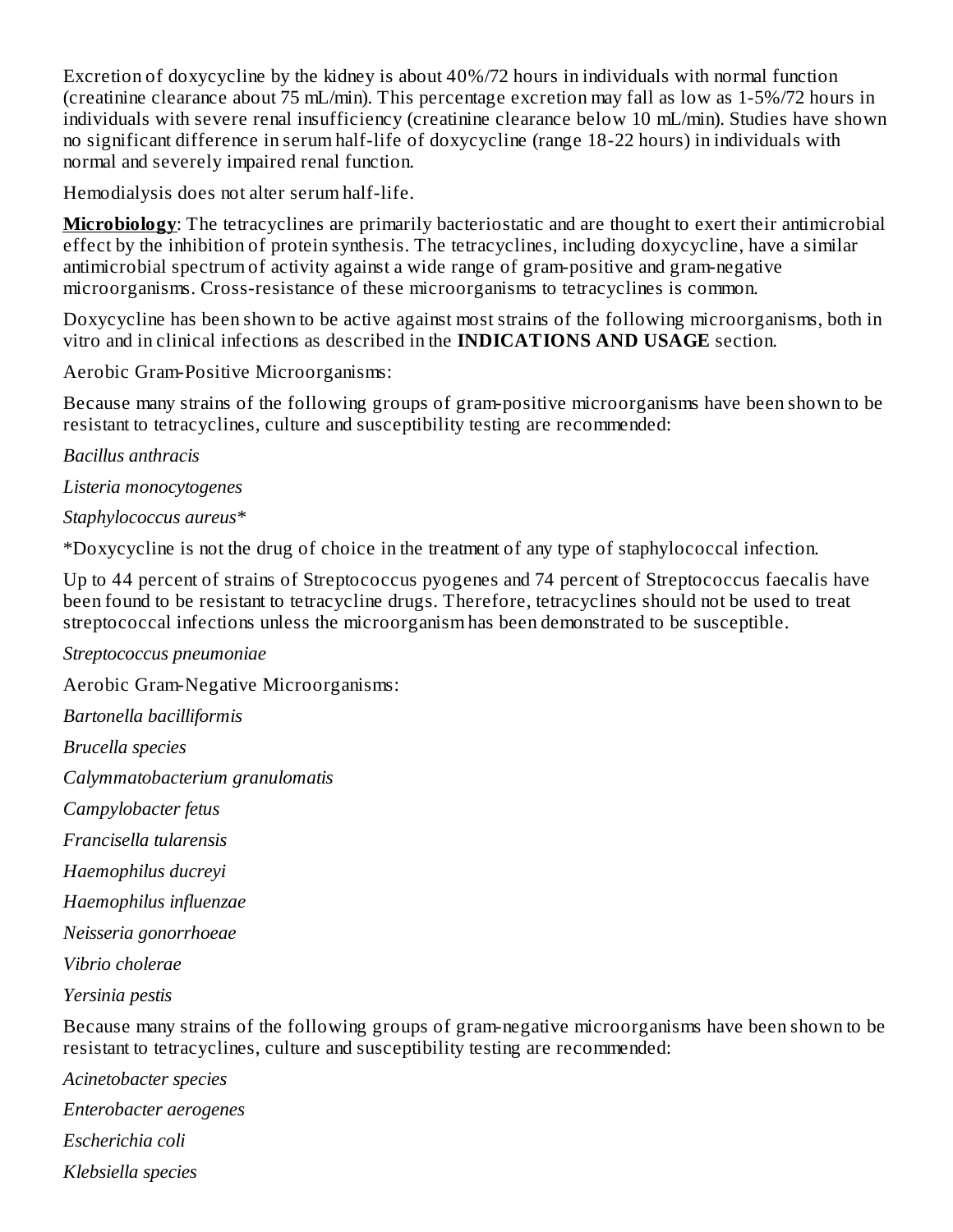*Shigella species* Anaerobic Microorganisms: *Actinomyces israelii Clostridium species Fusobacterium fusiforme* Other Microorganisms: *Borrelia recurrentis Chlamydia psittaci Chlamydia trachomatis Mycoplasma pneumoniae Rickettsiae Treponema pallidum Treponema pertenue* **Sus ceptibility Tests:**

# Dilution techniques:

Quantitative methods are used to determine antimicrobial minimum inhibitory concentrations (MICs). These MICs provide estimates of the susceptibility of bacteria to antimicrobial compounds. The MICs should be determined using a standardized procedure. Standardized procedures are based on a dilution method  $^{1,3}$  (broth or agar) or equivalent with standardized inoculum concentrations and standardized concentrations of tetracycline powder. The MIC values should be interpreted according to the following criteria for indicated aerobic microorganisms other than *Haemophilus species, Neisseria gonorrhoeae,* and *Streptococcus pneumoniae:*

| MIC (mcg/mL)                                       | Interpretation   |
|----------------------------------------------------|------------------|
| ≤4                                                 | Susceptible (S)  |
| 8                                                  | Intermediate (I) |
| $\geq 16$                                          | Resistant (R)    |
| When testing Haemophilus spp. <sup>a</sup>         |                  |
| MIC (mcg/mL)                                       | Interpretation   |
| $\leq$                                             | Susceptible (S)  |
| 4                                                  | Intermediate (I) |
| $\geq 8$                                           | Resistant (R)    |
| When testing Neisseria gonorrhoeae <sup>b</sup>    |                  |
| $MIC$ (mcg/mL)                                     | Interpretation   |
| $≤0.25$                                            | Susceptible (S)  |
| $0.5 - 1$                                          | Intermediate (I) |
| $\geq$ 2                                           | Resistant (R)    |
| When testing Streptococcus pneumoniae <sup>c</sup> |                  |
| $MIC$ (mcg/mL)                                     | Interpretation   |
| $\leq$ 2                                           | Susceptible (S)  |
| 4                                                  | Intermediate (I) |
| $\geq 8$                                           | Resistant (R)    |

a. Interpretative criteria applicable only to tests performed by broth microdilution method using Haemophilus Test Medium (HTM). 1,3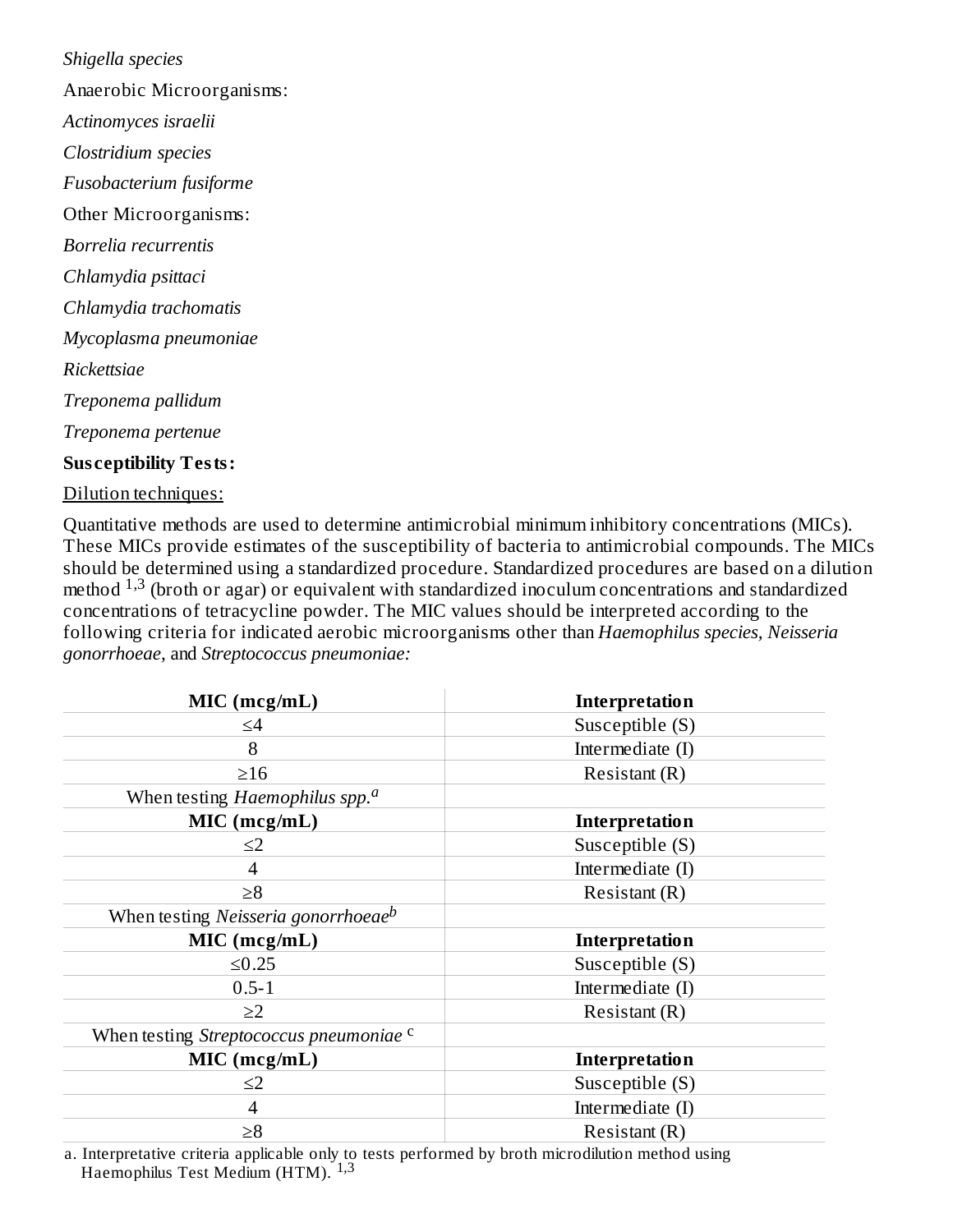- b. Interpretative criteria applicable only to tests performed by agar dilution method using GC agar base with 1% defined growth supplement. 1,3
- c. Interpretative criteria applicable only to tests performed by broth microdilution method using cationadjusted Mueller-Hinton broth with 2 to 5% lysed horse blood.  $^{1,3}$

A report of "Susceptible" indicates that the pathogen is likely to be inhibited if the antimicrobial compound in the blood reaches the concentrations usually achievable. A report of "Intermediate" indicates that the result should be considered equivocal, and, if the microorganism is not fully susceptible to alternative, clinically feasible drugs, the test should be repeated. This category implies possible clinical applicability in body sites where the drug is physiologically concentrated or in situations where high dosage of drug can be used. This category also provides a buffer zone, which prevents small uncontrolled technical factors from causing major discrepancies in interpretation. A report of "Resistant" indicates that the pathogen is not likely to be inhibited if the antimicrobial compound in the blood reaches the concentrations usually achievable; other therapy should be selected.

Standardized susceptibility test procedures require the use of laboratory control microorganisms to control the technical aspects of the laboratory procedures. Standard tetracycline powder should provide the following MIC values:

| Microorganism                         |                   | $MIC$ (mcg/mL) |
|---------------------------------------|-------------------|----------------|
| Enterococcus faecalis                 | <b>ATCC 29212</b> | $8 - 32$       |
| Escherichia coli                      | <b>ATCC 25922</b> | $0.5 - 2$      |
| Haemophilus influenzae <sup>a</sup>   | <b>ATCC 49247</b> | $4 - 32$       |
| Neisseria gonorrhoeae <sup>b</sup>    | <b>ATCC 49226</b> | $0.25 - 1$     |
| Pseudomonas aeruginosa                | <b>ATCC 27853</b> | $8 - 32$       |
| Staphylococcus aureus                 | <b>ATCC 29213</b> | $0.12 - 1$     |
| Streptococcus pneumoniae <sup>c</sup> | <b>ATCC 49619</b> | $0.12 - 0.5$   |

a. Range applicable only to tests performed by broth microdilution method using *Haemophilus* Test Medium  $(HTM).^{1,3}$ 

b. Range applicable only to tests performed by agar dilution method using GC agar base with 1% defined growth supplement.  $1,3$ 

c. Range applicable only to tests performed by broth microdilution method using cation-adjusted Mueller-Hinton broth with 2 to 5% lysed horse blood.  $1,3$ 

#### Diffusion techniques:

Quantitative methods that require measurement of zone diameters also provide reproducible estimates of the susceptibility of bacteria to antimicrobial compounds. One such standardized procedure <sup>2,3</sup> requires the use of standardized inoculum concentrations. This procedure uses paper disks impregnated with 30-mcg tetracycline or 30-mcg doxycycline to test the susceptibility of microorganisms to doxycycline.

Reports from the laboratory providing results of the standard single-disk susceptibility test with 30 mcg tetracycline-class disk or the 30-mcg doxycycline disk should be interpreted according to the following criteria for indicated aerobic microorganisms other than *Haemophilus* species, *Neisseriagonorrhoeae*, and *Streptococcuspneumoniae*:

| <b>Zone Diameter (mm)</b>                         | Interpretation |                  |
|---------------------------------------------------|----------------|------------------|
| Tetracycline                                      | Doxycycline    |                  |
| $\geq$ 19                                         | $\geq 16$      | Susceptible (S)  |
| $15 - 18$                                         | $13 - 15$      | Intermediate (I) |
| $\leq$ 14                                         | <12            | Resistant $(R)$  |
| When testing Haemophilus spp. <sup><i>a</i></sup> |                |                  |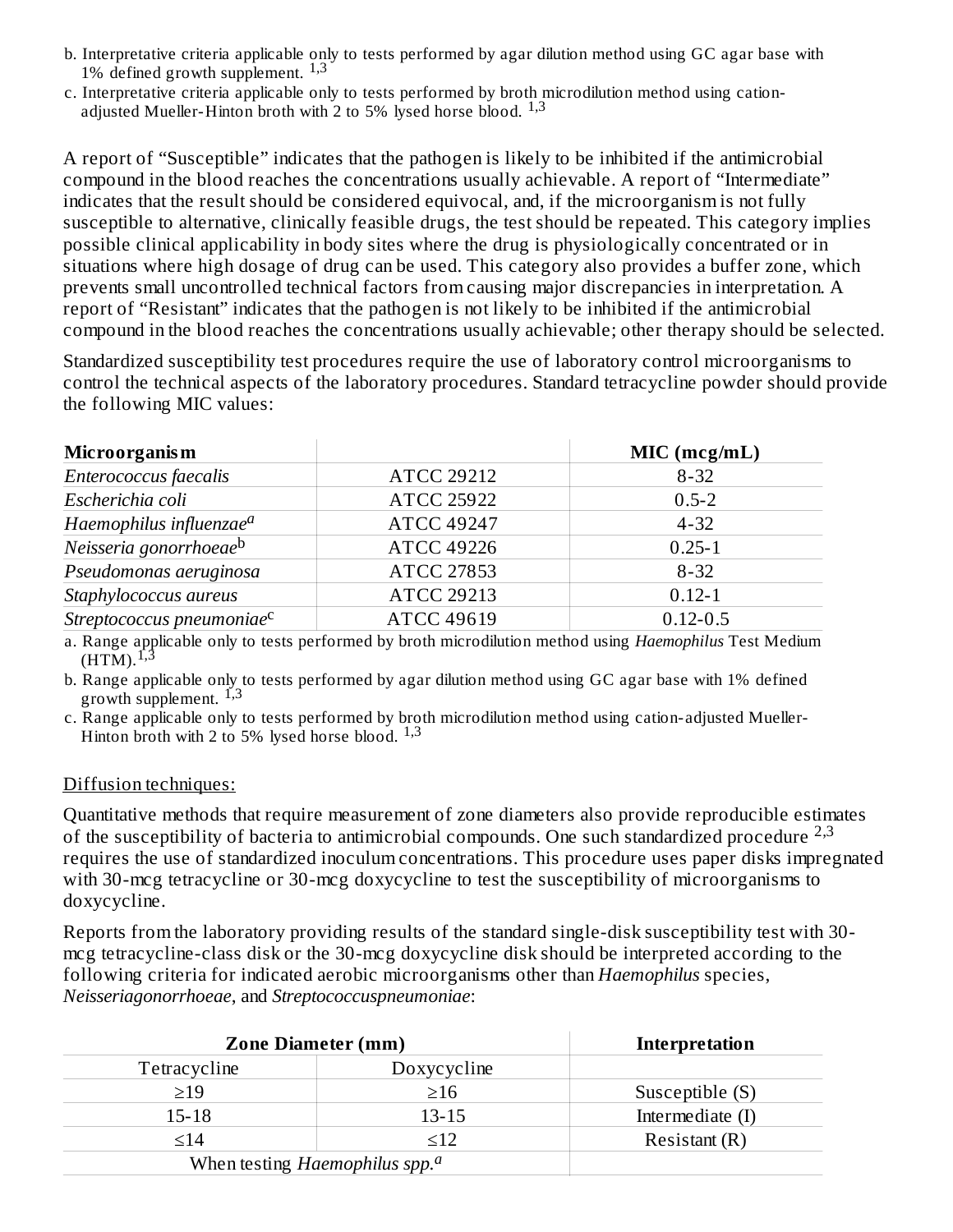| <b>Zone Diameter (mm)</b>                       | Interpretation   |  |  |
|-------------------------------------------------|------------------|--|--|
| tetracycline                                    |                  |  |  |
| $\geq$ 29                                       | Susceptible (S)  |  |  |
| $26 - 28$                                       | Intermediate (I) |  |  |
| $\leq$ 25                                       | Resistant (R)    |  |  |
| When testing Neisseria gonorrhoeae <sup>b</sup> |                  |  |  |
| <b>Zone Diameter (mm)</b>                       | Interpretation   |  |  |
| tetracycline                                    |                  |  |  |
| $\geq$ 38                                       | Susceptible (S)  |  |  |
| 31-37                                           | Intermediate (I) |  |  |
| $\leq 30$                                       | Resistant (R)    |  |  |

Zone diameters ≤19 mm may indicate Hyperlink plasmid-mediated tetracycline-resistant *Neisseria gonorrhoeae* (TRNG) isolate. These TRNG strains should be confirmed by the dilution test (MIC  $\geq$ 16 mcg/mL).

| When testing Streptococcus pneumoniae <sup>c</sup> |                  |
|----------------------------------------------------|------------------|
| <b>Zone Diameter (mm)</b>                          | Interpretation   |
| tetracycline                                       |                  |
| >23                                                | Susceptible (S)  |
| $19 - 22$                                          | Intermediate (I) |
| $<$ 18                                             | Resistant $(R)$  |

a. Interpretative criteria applicable only to tests performed by disk diffusion method using a 30-mcg tetracycline class disk and using *Haemophilus* Test Medium (HTM). 2,3

b. Interpretative criteria applicable only to tests performed by disk diffusion method using a 30-mcg tetracycline class disk and using GC agar base with 1% defined growth supplement.  $2.3$ 

c. Interpretative criteria applicable only to tests performed by disk diffusion method using a 30-mcg tetracycline class disk and using Mueller-Hinton agar with 5% defibrinated sheep blood and incubated in 5% CO  $2^{2,3}$ 

Interpretation should be as stated above for results using dilution techniques. Interpretation involves correlation of the diameter obtained in the disk test with the MIC for tetracycline or doxycycline, respectively.

As with standardized dilution techniques, diffusion methods require the use of laboratory control microorganisms that are used to control the technical aspects of the laboratory procedures. For the diffusion technique, the 30-mcg tetracycline-class disk or the 30-mcg doxycycline disk should provide the following zone diameters in these laboratory test quality control strains:

| Microorganism                            |                   | <b>Zone Diameter (mm)</b> |             |  |
|------------------------------------------|-------------------|---------------------------|-------------|--|
|                                          |                   | tetracycline              | doxycycline |  |
| Escherichia coli                         | <b>ATCC 25922</b> | $18 - 25$                 | $18 - 24$   |  |
| Haemophilus<br>influenzae <sup>a</sup>   | <b>ATCC 49247</b> | $14 - 22$                 |             |  |
| Neisseria gonorrhoeae <sup>b</sup>       | <b>ATCC 49226</b> | $30 - 42$                 |             |  |
| Staphylococcus aureus                    | <b>ATCC 25923</b> | $24 - 30$                 | 23-29       |  |
| Streptococcus<br>pneumoniae <sup>c</sup> | <b>ATCC 49619</b> | 27-31                     |             |  |

a. Range applicable only to tests performed by disk diffusion method using a 30-mcg tetracycline-class disk and using *Haemophilus* Test Medium (HTM). 2,3

b. Range applicable only to tests performed by disk diffusion method using a 30-mcg tetracycline-class disk and using GC agar base with 1% defined growth supplement. <sup>2,3</sup>

c. Range applicable only to tests performed by disk diffusion method using a 30-mcg tetracycline-class  $\overline{2}$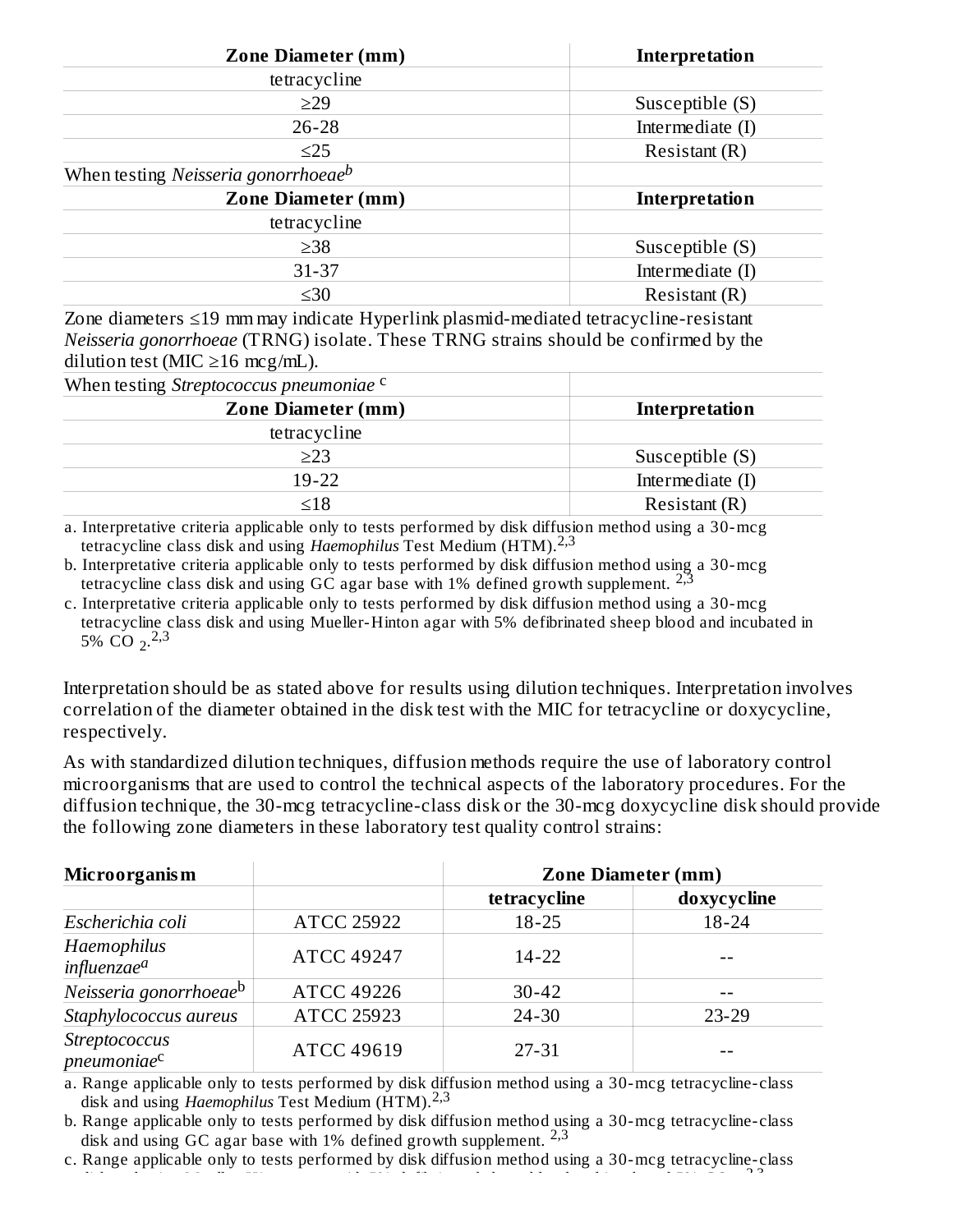disk and using Mueller-Hinton agar with 5% defibrinated sheep blood and incubated 5% CO  $_2$ .<sup>2,3</sup>

#### Anaerobic techniques:

For anaerobic bacteria, the susceptibility to tetracycline as MICs can be determined by standardized test methods. <sup>4</sup> The MIC values obtained should be interpreted according to the following criteria.

| MIC (mcg/mL) | Interpretation   |
|--------------|------------------|
| $\leq 4$     | Susceptible (S)  |
|              | Intermediate (I) |
| >16          | Resistant (R)    |

Interpretation is identical to that stated above for results using dilution techniques.

As with other susceptibility techniques, the use of laboratory control microorganisms is required to control the technical aspects of the laboratory standardized procedures. Standardized tetracycline powder should provide the following MIC values:

| Microorganism                             |                   | $MIC$ (mcg/mL) |
|-------------------------------------------|-------------------|----------------|
| Bacteroides fragilis <sup>a</sup>         | <b>ATCC 25285</b> | $0.12 - 0.5$   |
| Bacteroides thetaiotaomicron <sup>a</sup> | ATCC 29741        | 8-32           |

a. Range applicable only to tests performed by the reference agar dilution method.

#### **INDICATIONS AND USAGE**

To reduce the development of drug-resistant bacteria and maintain the effectiveness of doxycycline tablets and other antibacterial drugs, doxycycline tablets should be used only to treat or prevent infections that are proven or strongly suspected to be caused by susceptible bacteria. When culture and susceptibility information are available, they should be considered in selecting or modifying antibacterial therapy. In the absence of such data, local epidemiology and susceptibility patterns may contribute to the empiric selection of therapy.

Doxycycline is indicated for the treatment of the following infections:

Rocky mountain spotted fever, typhus fever and the typhus group, Q fever, rickettsialpox, and tick fevers caused by *Rickettsiae*.

Respiratory tract infections caused by *Mycoplasmapneumoniae*.

Lymphogranuloma venereum caused by *Chlamydiatrachomatis*.

Psittacosis (omithosis) caused by *Chlamydiapsittaci*.

Trachoma caused by *Chlamydiatrachomatis*, although the infectious agent is not always eliminated as judged by immunofluorescence.

Inclusion conjunctivitis caused by *Chlamydiatrachomatis*.

Uncomplicated urethral, endocervical or rectal infections in adults caused by *Chlamydiatrachomatis*.

Nongonococcal urethritis caused by *Ureaplasmaurealyticum*.

Relapsing fever due to *Borreliarecurrentis*.

Doxycycline is also indicated for the treatment of infections caused by the following gram-negative microorganisms:

Chancroid caused by *Haemophilusducreyi*.

Plague due to *Yersiniapestis* (formerly *Pasteurellapestis*).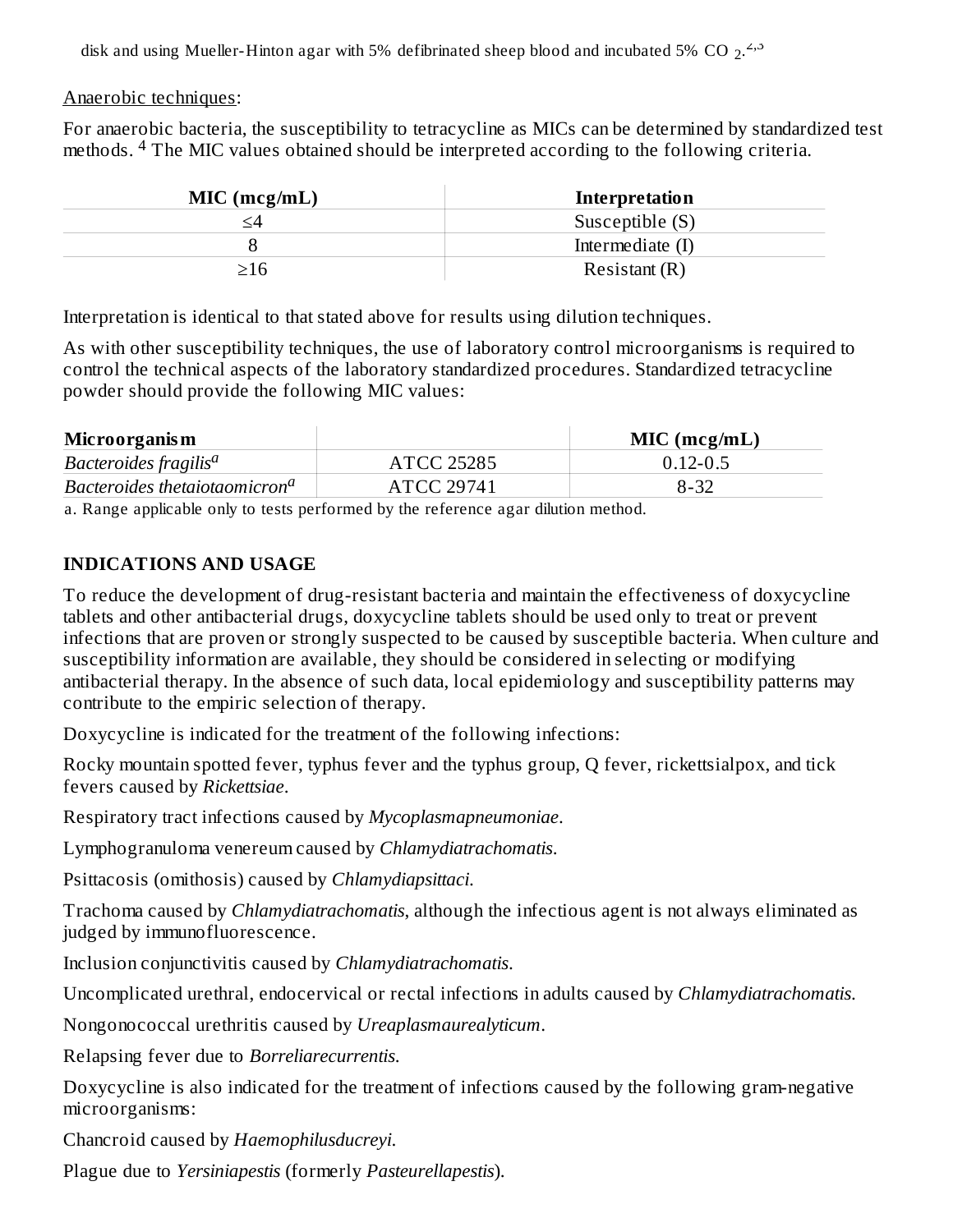Tularemia due to *Francisellatularensis* (formerly *Pasteurellatularensis*).

Cholera caused by *Vibriocholerae* (formerly *Vibriocomma*).

Campylobacter fetus infections caused by *Campylobacterfetus* (formerly *Vibriofetus*).

Brucellosis due to *Brucella* species (in conjunction with streptomycin).

Bartonellosis due to *Bartonellabacilliformis*.

Granuloma inguinale caused by *Calymmatobacteriumgranulomatis*.

Because many strains of the following groups of microorganisms have been shown to be resistant to doxycycline, culture and susceptibility testing are recommended.

Doxycycline is indicated for treatment of infections caused by the following gram-negative microorganisms, when bacteriologic testing indicates appropriate susceptibility to the drug:

*Escherichia coli*

*Enterobacter aerogenes*(formerly *Aerobacter aerogenes*)

*Shigella*species

*Acinetobacter species*(formerly *Mima* species and *Herellea* species)

Respiratory tract infections caused by *Haemophilus influenzae*.

Respiratory tract and urinary tract infections caused by *Klebsiella* species.

Doxycycline is indicated for treatment of infections caused by the following grampositive microorganisms, when bacteriologic testing indicates appropriate susceptibility to the drug: Upper respiratory infections caused by *Streptococcus pneumoniae* (formerly *Diplococcuspneumoniae*).

Skin and skin structure infections caused by *Staphylococcus aureus*. Anthrax due to *Bacillusanthracis*, including inhalational anthrax (post-exposure); to reduce the incidence or progression of disease following exposure to aerosolized *Bacillus anthracis*.

Doxycycline is not the drug of choice in the treatment of any type of staphylococcal infections.

When penicillin is contraindicated, doxycycline is an alternative drug in the treatment of the following infections:

Uncomplicated gonorrhea caused by *Neisseria gonorrhoeae*.

Syphilis caused by *Treponema pallidum*.

Yaws caused by *Treponema pertenue*.

Listeriosis due to *Listeria monocytogenes*.

Vincent's infection caused by *Fusobacteriumfusiforme*.

Actinomycosis caused by *Actinomycesisraelii*.

Infections caused by *Clostridium* species.

In acute intestinal amebiasis, doxycycline may be a useful adjunct to amebicides.

In severe acne, doxycycline may be useful adjunctive therapy.

### **CONTRAINDICATIONS**

This drug is contraindicated in persons who have shown hypersensitivity to any of the tetracyclines.

#### **WARNINGS**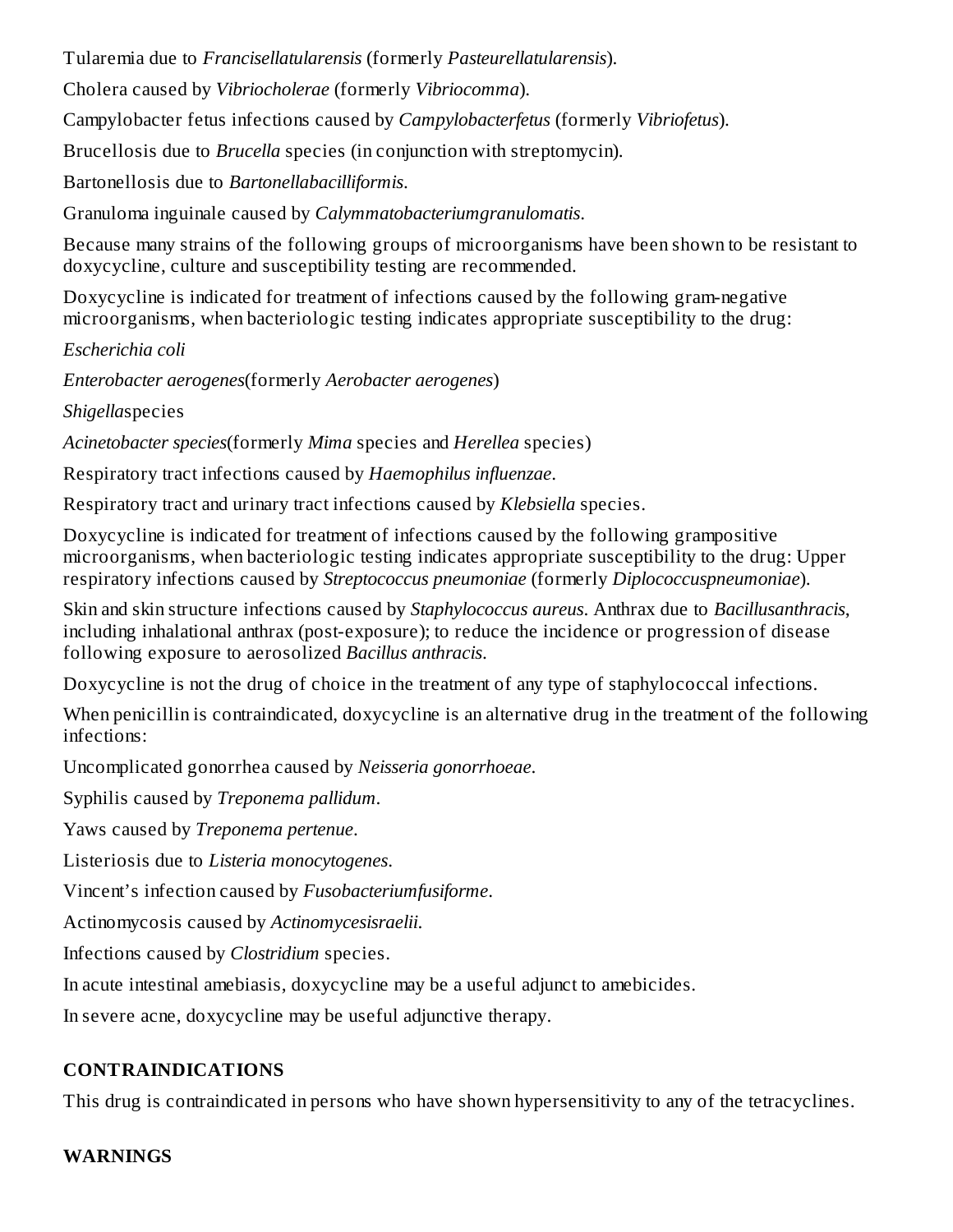#### THE USE OF DRUGS OF THE TETRACYCLINE CLASS DURING TOOTH DEVELOPMENT (LAST HALF OF PREGNANCY, INFANCY, AND CHILDHOOD TO THE AGE OF 8 YEARS) MAY CAUSE PERMANENT DISCOLORATION OF THE TEETH (YELLOW-GRAY-BROWN).

**Ps eudomembranous colitis has been reported with nearly all antibacterial agents, including doxycycline, and may range in s everity from mild to life-threatening. Therefore, it is important to consider this diagnosis in patients who pres ent with diarrhea subs equent to the administration of antibacterial agents.**

Treatment with antibacterial agents alters the normal flora of the colon and may permit overgrowth of clostridia. Studies indicate that a toxin produced by *Clostridiumdifficile* is a primary cause of "antibioticassociated colitis."

After the diagnosis of pseudomembranous colitis has been established, therapeutic measures should be initiated. Mild cases of pseudomembranous colitis usually respond to discontinuation of the drug alone. In moderate to severe cases, consideration should be given to management with fluids and electrolytes, protein supplementation, and treatment with an antibacterial drug clinically effective against *Clostridiumdifficile* colitis.

This adverse reaction is more common during long-term use of the drugs but has been observed following repeated short-term courses. Enamel hypoplasia has also been reported. TETRACYCLINE DRUGS, THEREFORE, SHOULD NOT BE USED IN THIS AGE GROUP, EXCEPT FOR ANTHRAX, INCLUDING INHALATIONAL ANTHRAX (POST-EXPOSURE), UNLESS OTHER DRUGS ARE NOT LIKELY TO BE EFFECTIVE OR ARE CONTRAINDICATED.

All tetracyclines form a stable calcium complex in any bone-forming tissue. A decrease in the fibula growth rate has been observed in prematures given oral tetracycline in doses of 25 mg/kg every six hours. This reaction was shown to be reversible when the drug was discontinued.

Results of animal studies indicate that tetracyclines cross the placenta, are found in fetal tissues, and can have toxic effects on the developing fetus (often related to retardation of skeletal development). Evidence of embryo toxicity has been noted in animals treated early in pregnancy. If any tetracycline is used during pregnancy or if the patient becomes pregnant while taking these drugs, the patient should be apprised of the potential hazard to the fetus.

The antianabolic action of the tetracyclines may cause an increase in BUN. Studies to date indicate that this does not occur with the use of doxycycline in patients with impaired renal function.

Photosensitivity manifested by an exaggerated sunburn reaction has been observed in some individuals taking tetracyclines. Patients apt to be exposed to direct sunlight or ultraviolet light should be advised that this reaction can occur with tetracycline drugs, and treatment should be discontinued at the first evidence of skin erythema.

### **GENERAL PRECAUTIONS**

Prescribing doxycycline tablets in the absence of a proven or strongly suspected bacterial infection or a prophylactic indication is unlikely to provide benefit to the patient and increases the risk of the development of drug-resistant bacteria.

As with other antibiotic preparations, use of this drug may result in overgrowth of non-susceptible organisms, including fungi. If super infection occurs, the antibiotic should be discontinued and appropriate therapy instituted.

Bulging fontanels in infants and benign intracranial hypertension in adults have been reported in individuals receiving tetracyclines. These conditions disappeared when the drug was discontinued.

Incision and drainage or other surgical procedures should be performed in conjunction with antibiotic therapy when indicated.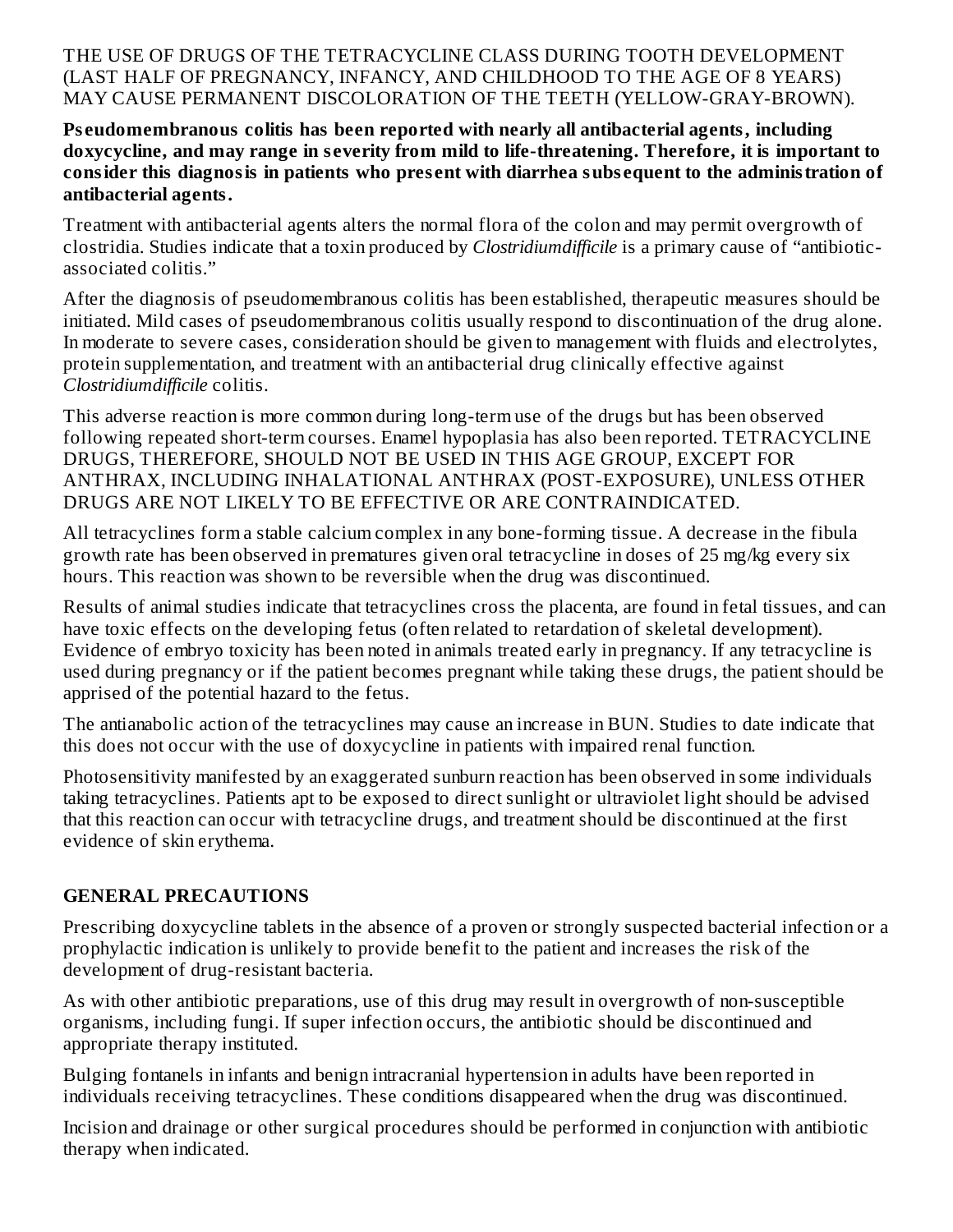### **Information for Patients**

Patients should be counseled that antibacterial drugs, including doxycycline tablets should only be used to treat bacterial infections. They do not treat viral infections (e.g., the common cold). When doxycycline tablets are prescribed to treat a bacterial infection, patients should be told that although it is common to feel better early in the course of therapy, the medication should be taken exactly as directed. Skipping doses or not completing the full course of therapy may (1) decrease the effectiveness of the immediate treatment and (2) increase the likelihood that bacteria will develop resistance and will not be treatable by doxycycline tablets or other antibacterial drugs in the future.

### **Laboratory Tests**

In venereal disease when coexistent syphilis is suspected, a dark-field examination should be done before treatment is started and the blood serology repeated monthly for at least four months.

In long-term therapy, periodic laboratory evaluations of organ systems, including hematopoietic, renal, and hepatic studies should be performed.

# **Drug Interactions**

Because tetracyclines have been shown to depress plasma prothrombin activity, patients who are on anticoagulant therapy may require downward adjustment of their anticoagulant dosage.

Since bacteriostatic drugs may interfere with the bactericidal action of penicillin, it is advisable to avoid giving tetracyclines in conjunction with penicillin.

Absorption of tetracyclines is impaired by antacids containing aluminum, calcium, or magnesium, and iron-containing preparations.

Barbiturates, carbamazepine, and phenytoin decrease the half-life of doxycycline.

The concurrent use of tetracycline and methoxyflurane has been reported to result in fatal renal toxicity.

Concurrent use of tetracycline may render oral contraceptives less effective.

# **Drug and/or Laboratory Test Interactions**

False elevations of urinary catecholamine levels may occur due to interference with the fluorescence test.

# **Carcinogenesis and Mutagenesis and Impairment of Fertility**

Long-term studies in animals to evaluate the carcinogenic potential of doxycycline have not been conducted.

However, there has been evidence of oncogenic activity in rats in studies with related antibiotics, oxytetracycline (adrenal and pituitary tumors) and minocycline (thyroid tumors). Likewise, although mutagenicity studies of doxycycline have not been conducted, positive results in *invitro* mammalian cell assays have been reported for related antibiotics (tetracycline, oxytetracycline). Doxycycline administered orally at dosage levels as high as 250 mg/kg/day had no apparent effect on the fertility of female rats. Effect on male fertility has not been studied.

# **Pregnancy: Teratogenic Effects. Pregnancy Category D**

There are no adequate and well-controlled studies on the use of doxycycline in pregnant short-term, first trimester exposure. There are no human data available to assess the effects of long-term therapy of doxycycline in pregnant women such as that proposed for treatment of anthrax exposure. An expert review of published data on experiences with doxycycline use during pregnancy by TERIS - the Teratogen Information System - concluded that therapeutic doses during pregnancy are unlikely to pose a substantial teratogenic risk (the quantity and quality of data were assessed as limited to fair), but the data are insufficient to state that there is no risk.<sup>5</sup>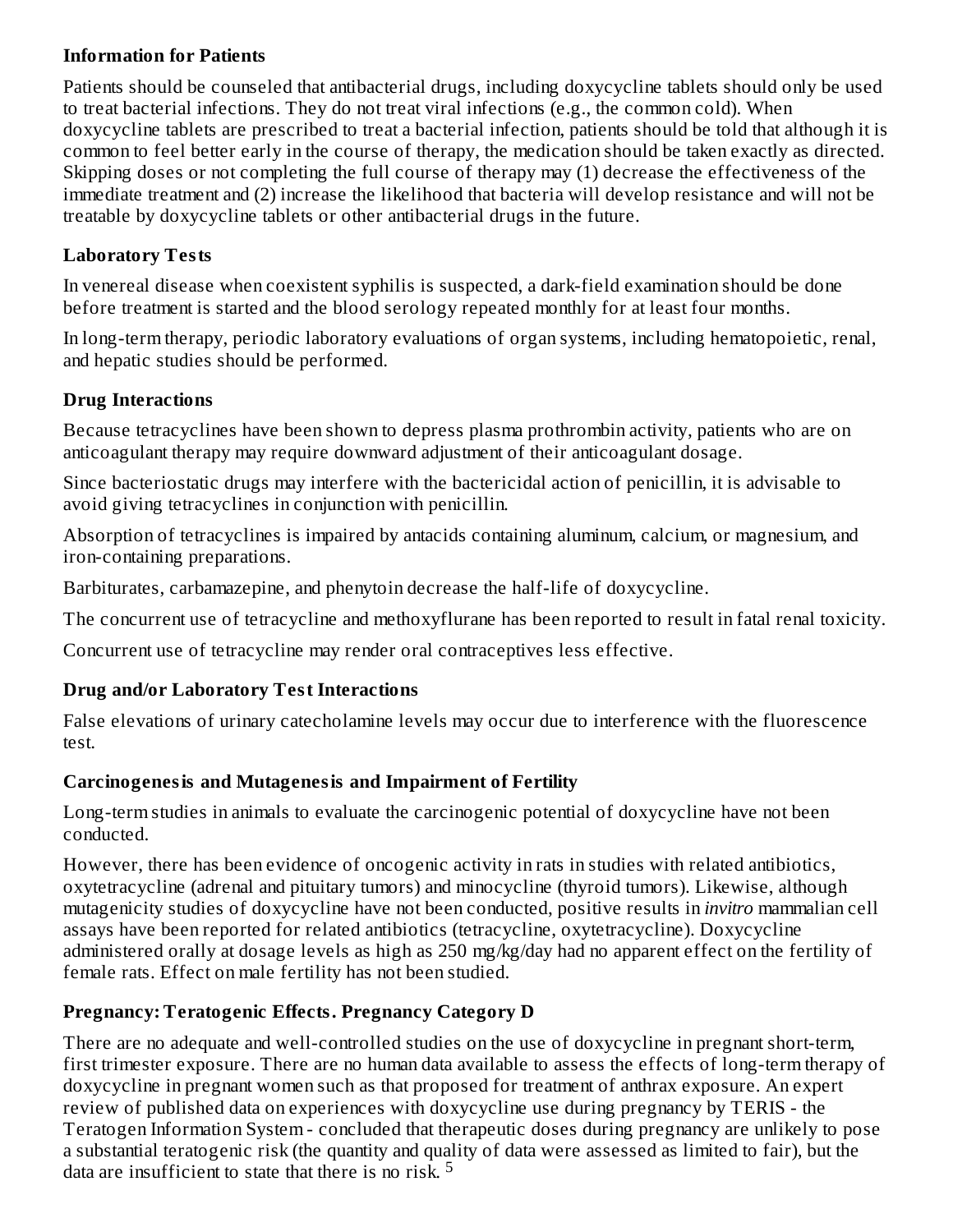A case-control study (18,515 mothers of infants with congenital anomalies and 32,804 mothers of infants with no congenital anomalies) shows a weak but marginally statistically significant association with total malformations and use of doxycycline anytime during pregnancy. (Sixty-three (0.19%) of the controls and 56 (0.30%) of the cases were treated with doxycycline.) This association was not seen when the analysis was confined to maternal treatment during the period of organogenesis (i.e., in the second and third months of gestation) with the exception of a marginal relationship with neural tube defect based on only two exposed cases.  $^6$ 

A small prospective study of 81 pregnancies describes 43 pregnant women treated for 10 days with doxycycline during early first trimester. All mothers reported their exposed infants were normal at 1 year of age. 7

# **Labor and Delivery**

The effect of tetracyclines on labor and delivery is unknown

# **Nursing Mothers**

Tetracyclines are excreted in human milk, however, the extent of absorption of tetracyclines, including doxycycline, by the breastfed infant is not known. Short-term use by lactating women is not necessarily contraindicated; however, the effects of prolonged exposure to doxycycline in breast milk are unknown. <sup>8</sup> Because of the potential for adverse reactions in nursing infants from doxycycline, a decision should be made whether to discontinue nursing or to discontinue the drug, taking into account the importance of the drug to the mother. (See **WARNINGS**.)

# **Pediatric Us e**

See **WARNINGS** and **DOSAGE AND ADMINISTRATION** sections.

# **ADVERSE REACTIONS**

Due to oral doxycycline's virtually complete absorption, side effects to the lower bowel, particularly diarrhea, have been infrequent. The following adverse reactions have been observed in patients receiving tetracyclines:

**Gastrointestinal:** Anorexia, nausea, vomiting, diarrhea, glossitis, dysphagia, enterocolitis, and inflammatory lesions (with monilial overgrowth) in the anogenital region. These reactions have been caused by both the oral and parenteral administration of tetracyclines. Rare instances of esophagitis and esophageal ulcerations have been reported in patients receiving capsule and tablet forms of drugs in the tetracycline class. Most of these patients took medications immediately before going to bed. (See **DOSAGE AND ADMINISTRATION**.)

**Skin:** Maculopapular and erythematous rashes. Exfoliative dermatitis has been reported but is uncommon. Photosensitivity is discussed above. (See **WARNINGS**.)

**Renal toxicity:** Rise in BUN has been reported and is apparently dose related. (See **WARNINGS**.)

**Hypers ensitivity reactions:** Urticaria, angioneurotic edema, anaphylaxis, anaphylactoid purpura, pericarditis, and exacerbation of systemic lupus erythematosus.

**Blood:** Hemolytic anemia, thrombocytopenia, neutropenia, and eosinophilia have been reported with tetracyclines.

**Other:** Bulging fontanels in infants and intracranial hypertension in adults. (See **PRECAUTIONS-General**.)

When given over prolonged periods, tetracyclines have been reported to produce brown-black microscopic discoloration of the thyroid gland. No abnormalities of thyroid function are known to occur.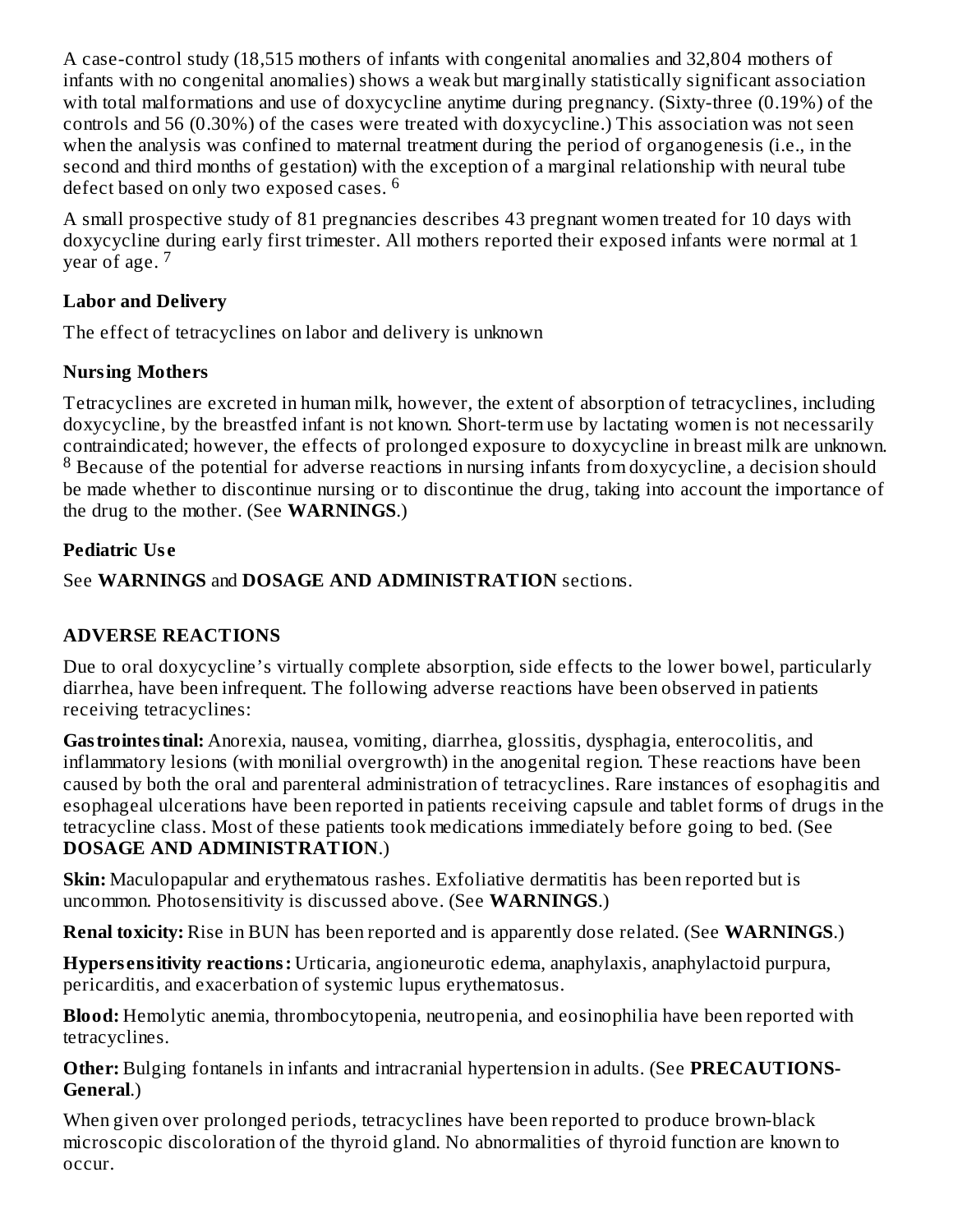# **OVERDOSAGE**

In case of overdosage, discontinue medication, treat symptomatically and institute supportive measures. Dialysis does not alter serum half-life, and it would not be of benefit in treating cases of overdosage.

### **DOSAGE AND ADMINISTRATION**

THE USUAL DOSAGE AND FREQUENCY OF ADMINISTRATION OF DOXYCYCLINE DIFFERS FROM THAT OF THE OTHER TETRACYCLINES. EXCEEDING THE RECOMMENDED DOSAGE MAY RESULT IN AN INCREASED INCIDENCE OF SIDE EFFECTS.

**Adults:** The usual dose of oral doxycycline is 200 mg on the first day of treatment (administered 100 mg every 12 hours or 50 mg every 6 hours) followed by a maintenance dose of 100 mg/day. The maintenance dose may be administered as a single dose or as 50 mg every 12 hours. In the management of more severe infections (particularly chronic infections of the urinary tract), 100 mg every 12 hours is recommended.

**For pediatric patients above eight years of age:** The recommended dosage schedule for pediatric patients weighing 100 pounds or less is 2 mg/lb of body weight divided into two doses on the first day of treatment, followed by 1 mg/lb of body weight given as a single daily dose or divided into two doses, on subsequent days. For more severe infections up to 2 mg/lb of body weight may be used. For pediatric patients over 100 pounds the usual adult dose should be used.

**Uncomplicated gonococcal infections in adults (except anorectal infections in men):** 100 mg, by mouth, twice a day for 7 days. As an alternate single visit dose, administer 300 mg stat followed in one hour by a second 300 mg dose.

**Acute epididymo-orchitis caus ed by** *N***.** *gonorrhoeae***:** 100 mg, by mouth, twice a day for at least 10 days.

**Primary and s econdary syphilis:** 300 mg a day in divided doses for at least 10 days.

**Uncomplicated urethral, endocervical, or rectal infection in adults caus ed by** *Chlamydiatrachomatis***:** 100 mg, by mouth, twice a day for at least 7 days.

**Nongonococcal urethritis caus ed by** *C. trachomatis* **and** *U***.** *urealyticum***:** 100 mg, by mouth, twice a day for at least 7 days.

**Acute epididymo-orchitis caus ed by** *C. trachomatis***:** 100 mg, by mouth, twice a day for at least 10 days.

### **Inhalational anthrax (post-exposure):**

ADULTS: 100 mg of doxycycline, by mouth, twice a day for 60 days.

CHILDREN: weighing less than 100 pounds (45 kg): 1 mg/lb (2.2 mg/kg) of body weight, by mouth, twice a day for 60 days. Children weighing 100 pounds or more should receive the adult dose.

When used in streptococcal infections, therapy should be continued for 10 days.

Administration of adequate amounts of fluid along with capsule and tablet forms of drugs in the tetracycline class is recommended to wash down the drugs and reduce the risk of esophageal irritation and ulceration. (See **ADVERSE REACTIONS**.) If gastric irritation occurs, doxycycline may be given with food. Ingestion of a high fat meal has been shown to delay the time to peak plasma concentrations by an average of one hour and 20 minutes. However, in the same study, food enhanced the average peak concentration by 7.5% and the area under the curve by 5.7%.

### **HOW SUPPLIED**

Doxycycline Tablets 50 mg are a yellow, film coated, round, biconvex tablet, debossed "D" on one side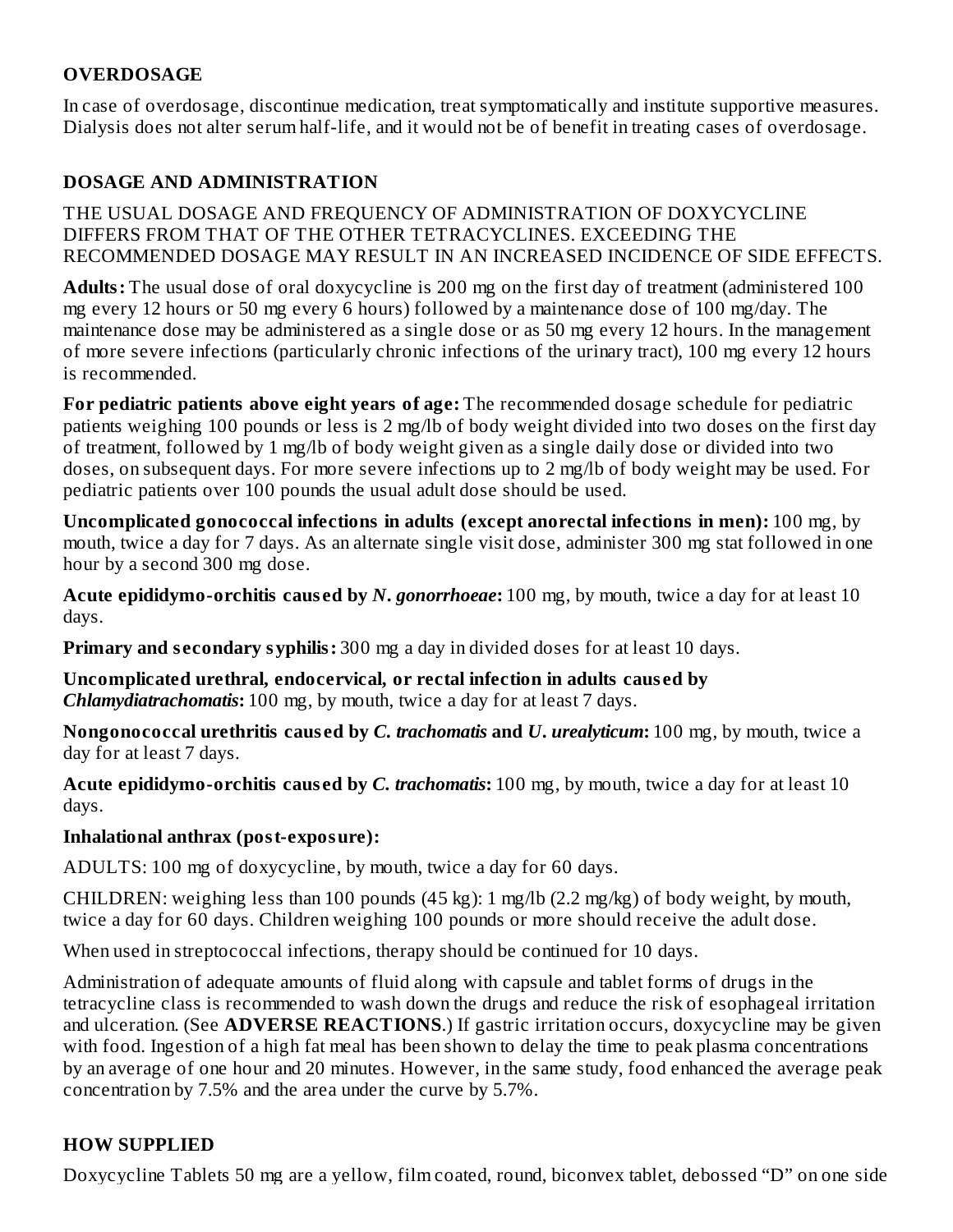and "50" on the other side. Each tablet contains doxycycline monohydrate equivalent to 50 mg of doxycycline. They are supplied as follows:

Bottles of 100 NDC 10337-800-01

Doxycycline Tablets 75 mg are a light orange, film coated, round, biconvex tablet, debossed "D" on one side and "75" on the other side. Each tablet contains doxycycline monohydrate equivalent to 75 mg of doxycycline. They are supplied as follows:

| Bottles of 100 | NDC 10337-801-01 |
|----------------|------------------|
| Bottles of 500 | NDC 10337-801-50 |

Doxycycline Tablets 100 mg are a yellow, film coated, round, biconvex tablet, debossed "D" on one side and "100" on the other side. Each tablet contains doxycycline monohydrate equivalent to 100 mg of doxycycline. They are supplied as follows:

| Bottles of 50  | NDC 10337-802-05 |
|----------------|------------------|
| Bottles of 250 | NDC 10337-802-25 |

Doxycycline Tablets 150 mg are a peach colored, film coated, round, scored, biconvex tablet debossed "D|D" on one side and "150" on the other side. Each tablet contains doxycycline monohydrate equivalent to 150 mg of doxycycline. They are supplied as follows:

| Bottles of 50  | NDC 10337-814-05         |
|----------------|--------------------------|
| Bottles of 100 | <b>INDC 10337-814-01</b> |
| Bottles of 250 | NDC 10337-814-25         |
| Bottles of 500 | NDC 10337-814-50         |

Store at 20°-25°C (68°-77°F). [See USP].

#### **PROTECT FROM LIGHT.**

### **ANIMAL PHARMACOLOGY AND/OR TOXICOLOGY**

Hyperpigmentation of the thyroid has been produced by members of the tetracycline class in the following species: in rats by oxytetracycline, doxycycline, tetracycline PO4, and methacycline; in minipigs by doxycycline, minocycline, tetracycline PO4, and methacycline; in dogs by doxycycline and minocycline; in monkeys by minocycline.

Minocycline, tetracycline PO4, methacycline, doxycycline, tetracycline base, oxytetracycline HCl and tetracycline HCl were goitrogenic in rats fed a low iodine diet. This goitrogenic effect was accompanied by high radioactive iodine uptake. Administration of minocycline also produced a large goiter with high radioiodine uptake in rats fed a relatively high iodine diet.

Treatment of various animal species with this class of drugs has also resulted in the induction of thyroid hyperplasia in the following: in rats and dogs (minocycline), in chickens (chlortetracycline) and in rats and mice (oxytetracycline). Adrenal gland hyperplasia has been observed in goats and rats treated with oxytetracycline.

#### **REFERENCES**

1. National Committee for Clinical Laboratory Standards. - Fifth Edition. Approved Standard NCCLS Document M7-A5, Vol. 20, No. 2, NCCLS, Wayne, PA, January, 2000.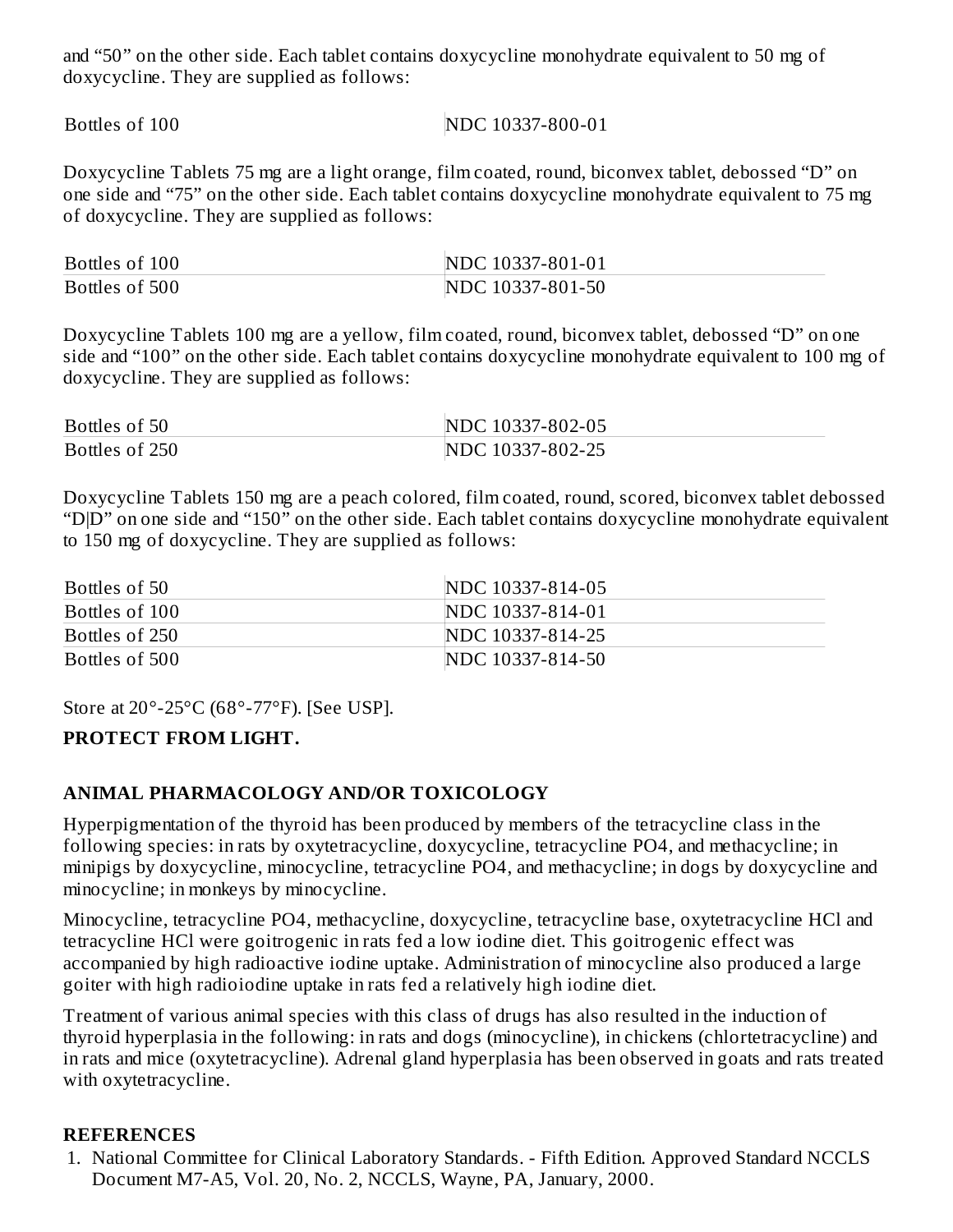- 2. National Committee for Clinical Laboratory Standards. Seventh Edition. Approved Standard NCCLS Document M2-A7, Vol. 20, No. 1, NCCLS, Wayne, PA, January, 2000.
- 3. National Committee for Clinical Laboratory Standards. -Eleventh Informational Supplement. NCCLS Document M100-S11, Vol. 21, No. 1, NCCLS, Wayne, PA, January, 2001.
- 4. National Committee for Clinical Laboratory Standards. Fourth Edition. Approved Standard NCCLS Document M11-A4, Vol. 17, No. 22, NCCLS, Wayne, PA, December, 1997.
- 5. Friedman JM and Polifka JE. . Baltimore, MD: The Johns Hopkins University Press: 2000: 149-195.
- 6. Cziezel AE and Rockenbauer M. Teratogenic study of doxycycline. 1997; 89: 524-528.
- 7. Horne HW Jr. and Kundsin RB. The role of mycoplasma among 81 consecutive pregnancies: a prospective study. 1980; 25: 315-317.
- 8. Hale T. . 9th edition. Amarillo, TX: Pharmasoft Publishing 2000; 225-226.

Document M7-A5, Vol. 20, No. 2, NCCLS, Wayne, PA, January, 2000.

Manufactured for:

# **DERMarts** DIVISION **O DOAK DERMATOLOGICS**

383 Route 46 West

Fairfield, NJ 07004-2402 USA

1-800-405-DOAK •

Manufactured by:

### **PAR PHARMACEUTICAL, INC.**

Spring Valley, NY 10977 USA

|              | II $227$<br>R2                                                   |
|--------------|------------------------------------------------------------------|
| 0/05<br>Rev: | $6 - 01$<br>$\cap$ C770<br>$\sim$ $-1$<br>$1 - 31 - 1$<br>ப<br>້ |

| DOXYCYCLINE MONOHYDRATE<br><b>Product Information</b><br><b>HUMAN PRESCRIPTION DRUG</b><br>NDC:10337-800<br>Item Code (Source)<br>Product Type<br>ORAL<br><b>Route of Administration</b><br><b>Active Ingredient/Active Moiety</b><br><b>Ingredient Name</b><br><b>Basis of Strength</b><br>Strength<br>Doxycycline (UNII: N12000U13O) (Doxycycline - UNII:N12000U13O)<br>$50$ mg<br><b>Inactive Ingredients</b><br><b>Ingredient Name</b><br>Strength<br>Colloidal silicon dioxide ()<br>FD&C Yellow #6 $()$<br>Magnesium stearate (UNII: 70097M6I30) |                    |  |  |  |
|--------------------------------------------------------------------------------------------------------------------------------------------------------------------------------------------------------------------------------------------------------------------------------------------------------------------------------------------------------------------------------------------------------------------------------------------------------------------------------------------------------------------------------------------------------|--------------------|--|--|--|
|                                                                                                                                                                                                                                                                                                                                                                                                                                                                                                                                                        | doxycycline tablet |  |  |  |
|                                                                                                                                                                                                                                                                                                                                                                                                                                                                                                                                                        |                    |  |  |  |
|                                                                                                                                                                                                                                                                                                                                                                                                                                                                                                                                                        |                    |  |  |  |
|                                                                                                                                                                                                                                                                                                                                                                                                                                                                                                                                                        |                    |  |  |  |
|                                                                                                                                                                                                                                                                                                                                                                                                                                                                                                                                                        |                    |  |  |  |
|                                                                                                                                                                                                                                                                                                                                                                                                                                                                                                                                                        |                    |  |  |  |
|                                                                                                                                                                                                                                                                                                                                                                                                                                                                                                                                                        |                    |  |  |  |
|                                                                                                                                                                                                                                                                                                                                                                                                                                                                                                                                                        |                    |  |  |  |
|                                                                                                                                                                                                                                                                                                                                                                                                                                                                                                                                                        |                    |  |  |  |
|                                                                                                                                                                                                                                                                                                                                                                                                                                                                                                                                                        |                    |  |  |  |
|                                                                                                                                                                                                                                                                                                                                                                                                                                                                                                                                                        |                    |  |  |  |
|                                                                                                                                                                                                                                                                                                                                                                                                                                                                                                                                                        |                    |  |  |  |
|                                                                                                                                                                                                                                                                                                                                                                                                                                                                                                                                                        |                    |  |  |  |
|                                                                                                                                                                                                                                                                                                                                                                                                                                                                                                                                                        |                    |  |  |  |
|                                                                                                                                                                                                                                                                                                                                                                                                                                                                                                                                                        |                    |  |  |  |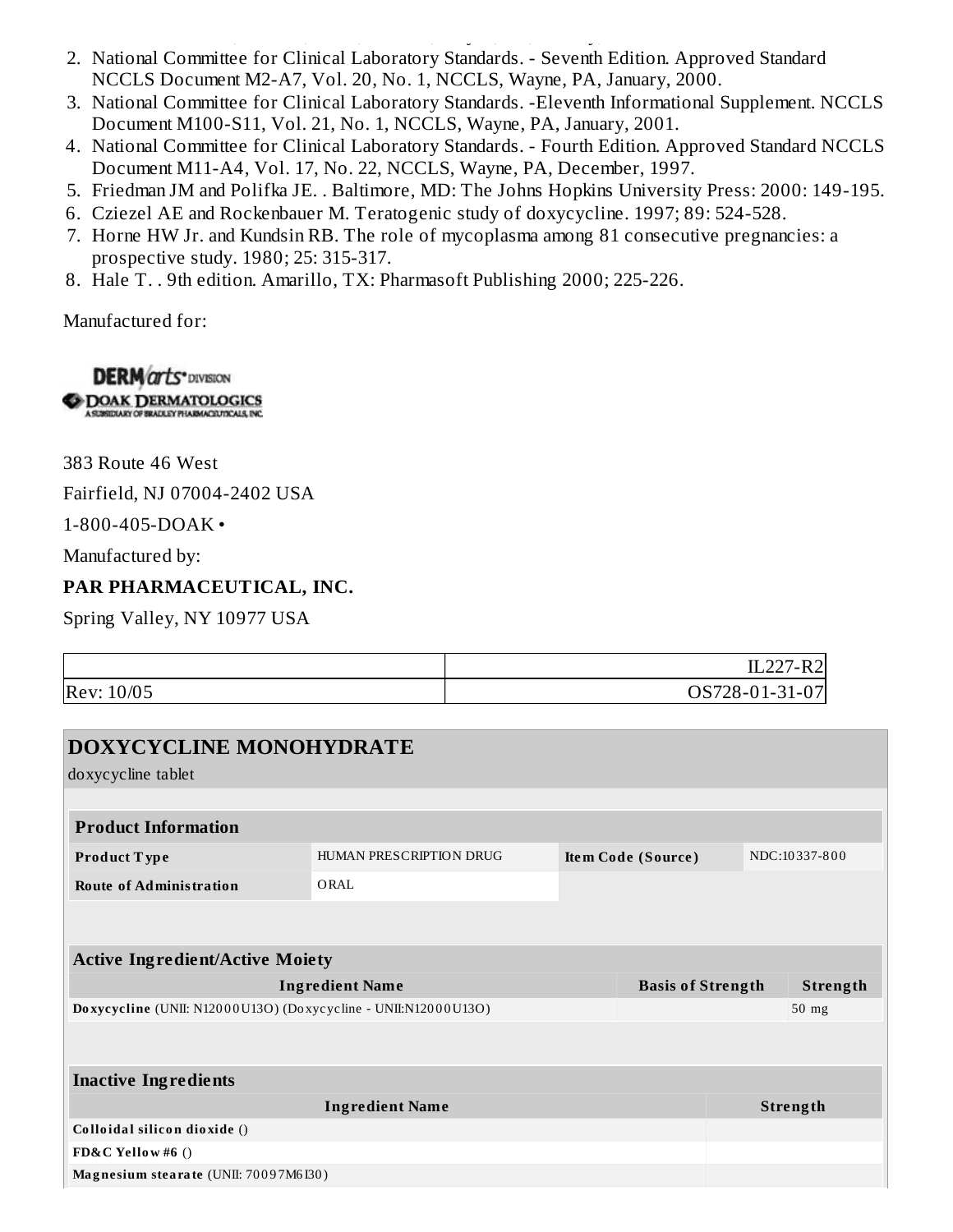| Microcrystalline cellulose ()       |                            |                             |                           |
|-------------------------------------|----------------------------|-----------------------------|---------------------------|
| Sodium starch glycolate ()          |                            |                             |                           |
| Titanium dioxide (UNII: 15FIX9V2JP) |                            |                             |                           |
| Hypromellose 3cP()                  |                            |                             |                           |
| Hypromellose 6cP()                  |                            |                             |                           |
| D&C Yellow #10 lake ()              |                            |                             |                           |
| Polyethylene glycol 400 ()          |                            |                             |                           |
| Polysorbate 80 ()                   |                            |                             |                           |
|                                     |                            |                             |                           |
| <b>Product Characteristics</b>      |                            |                             |                           |
| Color                               | <b>YELLOW</b>              | <b>Score</b>                | no score                  |
| <b>Shape</b>                        | <b>ROUND</b>               | <b>Size</b>                 | 8mm                       |
| Flavor                              |                            | <b>Imprint Code</b>         | D:50                      |
| <b>Contains</b>                     |                            |                             |                           |
| Coating                             | true                       | <b>Symbol</b>               | false                     |
|                                     |                            |                             |                           |
| Packaging                           |                            |                             |                           |
| $\#$<br><b>Item Code</b>            | <b>Package Description</b> | <b>Marketing Start Date</b> | <b>Marketing End Date</b> |
| 1 NDC:10337-800-01                  | 100 in 1 BOTTLE            |                             |                           |
|                                     |                            |                             |                           |

**Common** 

| <b>DOXYCYCLINE MONOHYDRATE</b><br>doxycycline tablet           |                         |                          |               |
|----------------------------------------------------------------|-------------------------|--------------------------|---------------|
|                                                                |                         |                          |               |
|                                                                |                         |                          |               |
| <b>Product Information</b>                                     |                         |                          |               |
| Product Type                                                   | HUMAN PRESCRIPTION DRUG | Item Code (Source)       | NDC:10337-802 |
| <b>Route of Administration</b>                                 | ORAL                    |                          |               |
|                                                                |                         |                          |               |
|                                                                |                         |                          |               |
| <b>Active Ingredient/Active Moiety</b>                         |                         |                          |               |
|                                                                | <b>Ingredient Name</b>  | <b>Basis of Strength</b> | Strength      |
| Doxycycline (UNII: N12000U13O) (Doxycycline - UNII:N12000U13O) |                         |                          | $100$ mg      |
|                                                                |                         |                          |               |
|                                                                |                         |                          |               |
| <b>Inactive Ingredients</b>                                    |                         |                          |               |
|                                                                | <b>Ingredient Name</b>  |                          | Strength      |
| Colloidal silicon dioxide ()                                   |                         |                          |               |
| FD&C Yellow #6 ()                                              |                         |                          |               |
| Magnesium stearate (UNII: 70097M6I30)                          |                         |                          |               |
| Microcrystalline cellulose ()                                  |                         |                          |               |
| Sodium starch glycolate ()                                     |                         |                          |               |
| Titanium dioxide (UNII: 15FIX9V2JP)                            |                         |                          |               |
| Hypromellose 3cP()                                             |                         |                          |               |
| Hypromellose 6cP()                                             |                         |                          |               |
| D&C Yellow #10 lake ()                                         |                         |                          |               |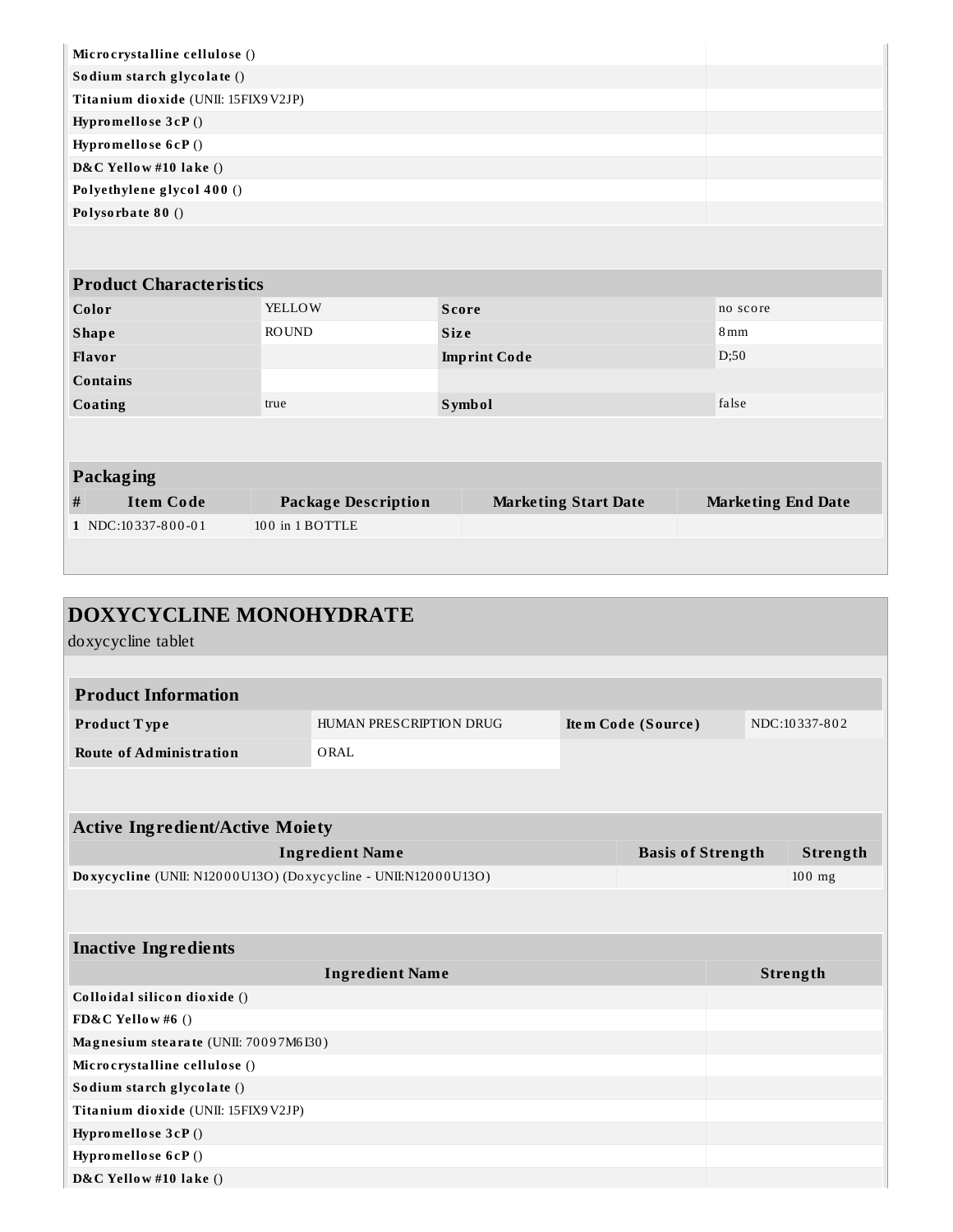| Polyethylene glycol 400 ()     |                         |                            |                             |  |                           |  |  |  |
|--------------------------------|-------------------------|----------------------------|-----------------------------|--|---------------------------|--|--|--|
| Polysorbate 80 ()              |                         |                            |                             |  |                           |  |  |  |
|                                |                         |                            |                             |  |                           |  |  |  |
| <b>Product Characteristics</b> |                         |                            |                             |  |                           |  |  |  |
| Color                          |                         | YELLOW                     | <b>Score</b>                |  | no score                  |  |  |  |
| <b>Shape</b>                   |                         | <b>ROUND</b>               | <b>Size</b>                 |  | 9mm                       |  |  |  |
| Flavor                         |                         |                            | <b>Imprint Code</b>         |  | D;100                     |  |  |  |
| <b>Contains</b>                |                         |                            |                             |  |                           |  |  |  |
| Coating                        |                         | true                       | <b>Symbol</b>               |  |                           |  |  |  |
|                                |                         |                            |                             |  |                           |  |  |  |
|                                |                         |                            |                             |  |                           |  |  |  |
| <b>Packaging</b>               |                         |                            |                             |  |                           |  |  |  |
| <b>Item Code</b><br>#          |                         | <b>Package Description</b> | <b>Marketing Start Date</b> |  | <b>Marketing End Date</b> |  |  |  |
| 1 10337-802-05                 |                         | 50 in 1 BOTTLE             |                             |  |                           |  |  |  |
| 2 10337-802-25                 |                         | 250 in 1 BOTTLE            |                             |  |                           |  |  |  |
|                                |                         |                            |                             |  |                           |  |  |  |
|                                |                         |                            |                             |  |                           |  |  |  |
|                                |                         |                            |                             |  |                           |  |  |  |
|                                | DOXYCYCLINE MONOHYDRATE |                            |                             |  |                           |  |  |  |

doxycycline tablet

#### **Product Information**

| Product Type            | HUMAN PRESCRIPTION DRUG | Item Code (Source) | NDC:10337-801 |
|-------------------------|-------------------------|--------------------|---------------|
| Route of Administration | ORAL                    |                    |               |

| <b>Active Ingredient/Active Moiety</b>                                       |                          |                 |  |  |  |  |
|------------------------------------------------------------------------------|--------------------------|-----------------|--|--|--|--|
| Ingredient Name                                                              | <b>Basis of Strength</b> | Strength        |  |  |  |  |
| <b>Doxycycline</b> (UNII: $N12000U13O$ ) (Doxycycline - UNII: $N12000U13O$ ) |                          | $75 \text{ mg}$ |  |  |  |  |

### **Inactive Ingredients Ingredient Name Strength Co llo ida l silico n dio xide** () **FD&C Yellow #6** () **Ma g nesium stea ra te** (UNII: 70 0 9 7M6 I30 ) **Micro crysta lline cellulo se** () **So dium sta rch g lyco la te** ()

**Tita nium dio xide** (UNII: 15FIX9V2JP) **Hypro mello se** () **La cto se mo no hydra te** ()

**Synthetic yellow iro n o xide** ()

**Triethyl citra te** ()

**Product Characteristics**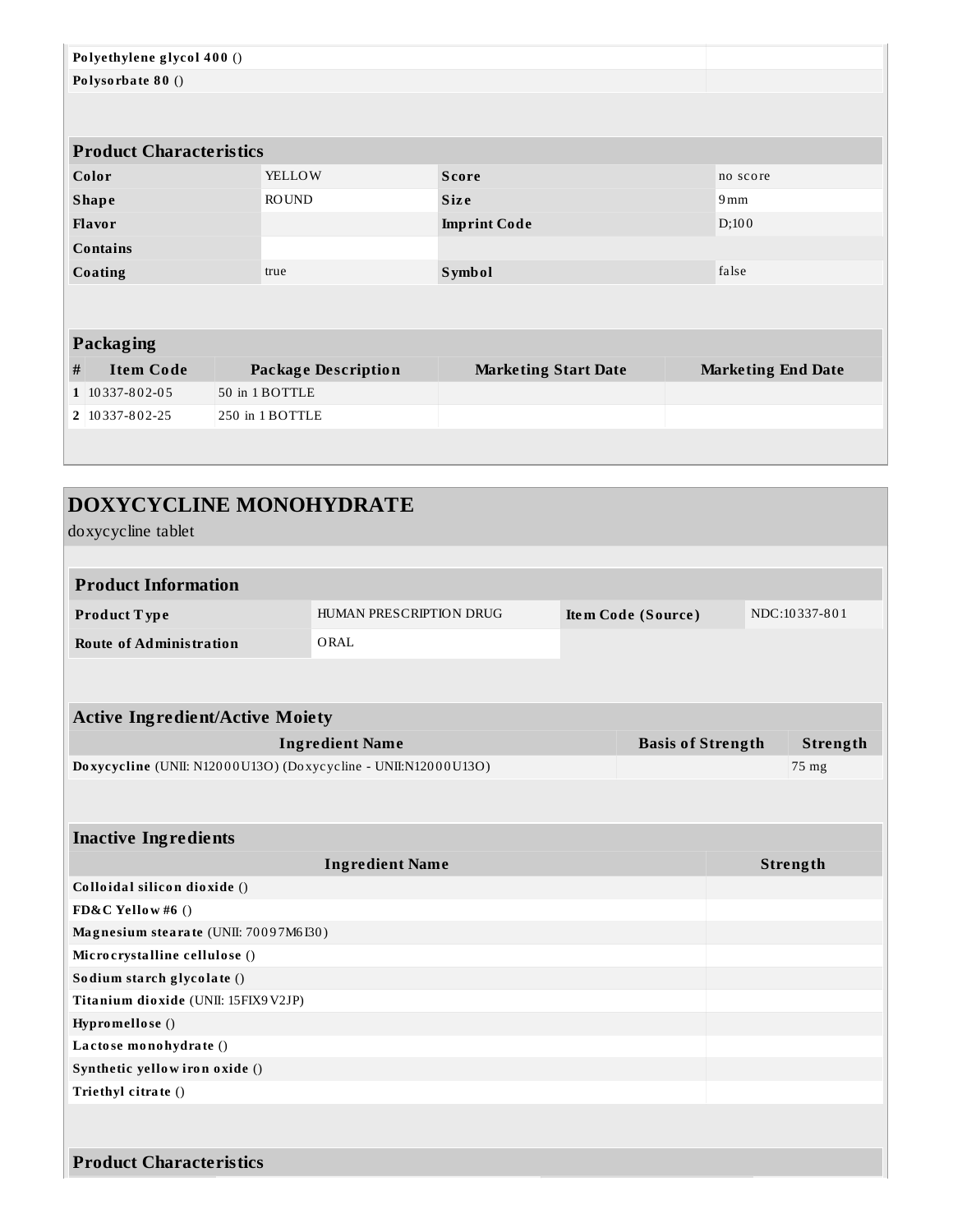|   | Color                     | ORANGE (Light orange)      | <b>Score</b>                | no score                  |
|---|---------------------------|----------------------------|-----------------------------|---------------------------|
|   | <b>Shape</b>              | ROUND                      | <b>Size</b>                 | 9mm                       |
|   | Flavor                    |                            | <b>Imprint Code</b>         | D;75                      |
|   | <b>Contains</b>           |                            |                             |                           |
|   | Coating                   | true                       | <b>Symbol</b>               | false                     |
|   |                           |                            |                             |                           |
|   |                           |                            |                             |                           |
|   | Packaging                 |                            |                             |                           |
| # | <b>Item Code</b>          | <b>Package Description</b> | <b>Marketing Start Date</b> | <b>Marketing End Date</b> |
|   | $1 \mid 10337 - 801 - 01$ | 100 in 1 BOTTLE            |                             |                           |
|   | 2 10337-801-50            | 500 in 1 BOTTLE            |                             |                           |
|   |                           |                            |                             |                           |
|   |                           |                            |                             |                           |

| <b>DOXYCYCLINE MONOHYDRATE</b>         |                |                                                                |                     |                          |                   |               |
|----------------------------------------|----------------|----------------------------------------------------------------|---------------------|--------------------------|-------------------|---------------|
|                                        |                |                                                                |                     |                          |                   |               |
| doxycycline tablet                     |                |                                                                |                     |                          |                   |               |
|                                        |                |                                                                |                     |                          |                   |               |
| <b>Product Information</b>             |                |                                                                |                     |                          |                   |               |
| Product Type                           |                | HUMAN PRESCRIPTION DRUG                                        |                     | Item Code (Source)       |                   | NDC:10337-814 |
| <b>Route of Administration</b>         |                | ORAL                                                           |                     |                          |                   |               |
|                                        |                |                                                                |                     |                          |                   |               |
|                                        |                |                                                                |                     |                          |                   |               |
| <b>Active Ingredient/Active Moiety</b> |                |                                                                |                     |                          |                   |               |
|                                        |                | <b>Ingredient Name</b>                                         |                     | <b>Basis of Strength</b> |                   | Strength      |
|                                        |                | Doxycycline (UNII: N12000U13O) (Doxycycline - UNII:N12000U13O) |                     |                          |                   | 150 mg        |
|                                        |                |                                                                |                     |                          |                   |               |
|                                        |                |                                                                |                     |                          |                   |               |
| <b>Inactive Ingredients</b>            |                |                                                                |                     |                          |                   |               |
|                                        |                | <b>Ingredient Name</b>                                         |                     |                          |                   | Strength      |
| Colloidal silicon dioxide ()           |                |                                                                |                     |                          |                   |               |
| FD&C Yellow #6 ()                      |                |                                                                |                     |                          |                   |               |
| Magnesium stearate (UNII: 70097M6I30)  |                |                                                                |                     |                          |                   |               |
| Microcrystalline cellulose ()          |                |                                                                |                     |                          |                   |               |
| Sodium starch glycolate ()             |                |                                                                |                     |                          |                   |               |
| Titanium dioxide (UNII: 15FIX9V2JP)    |                |                                                                |                     |                          |                   |               |
| Hypromellose ()                        |                |                                                                |                     |                          |                   |               |
| Lactose monohydrate ()                 |                |                                                                |                     |                          |                   |               |
| Synthetic yellow iron oxide ()         |                |                                                                |                     |                          |                   |               |
| Triethyl citrate ()                    |                |                                                                |                     |                          |                   |               |
|                                        |                |                                                                |                     |                          |                   |               |
|                                        |                |                                                                |                     |                          |                   |               |
| <b>Product Characteristics</b>         |                |                                                                |                     |                          |                   |               |
| Color                                  | ORANGE (Peach) |                                                                | <b>Score</b>        |                          |                   | 2 pieces      |
| <b>Shape</b>                           | <b>ROUND</b>   |                                                                | <b>Size</b>         |                          | $10\,\mathrm{mm}$ |               |
| Flavor                                 |                |                                                                | <b>Imprint Code</b> |                          | DD;150            |               |
| <b>Contains</b>                        |                |                                                                |                     |                          |                   |               |
| Coating                                | true           |                                                                | <b>Symbol</b>       |                          | ${\tt false}$     |               |
|                                        |                |                                                                |                     |                          |                   |               |